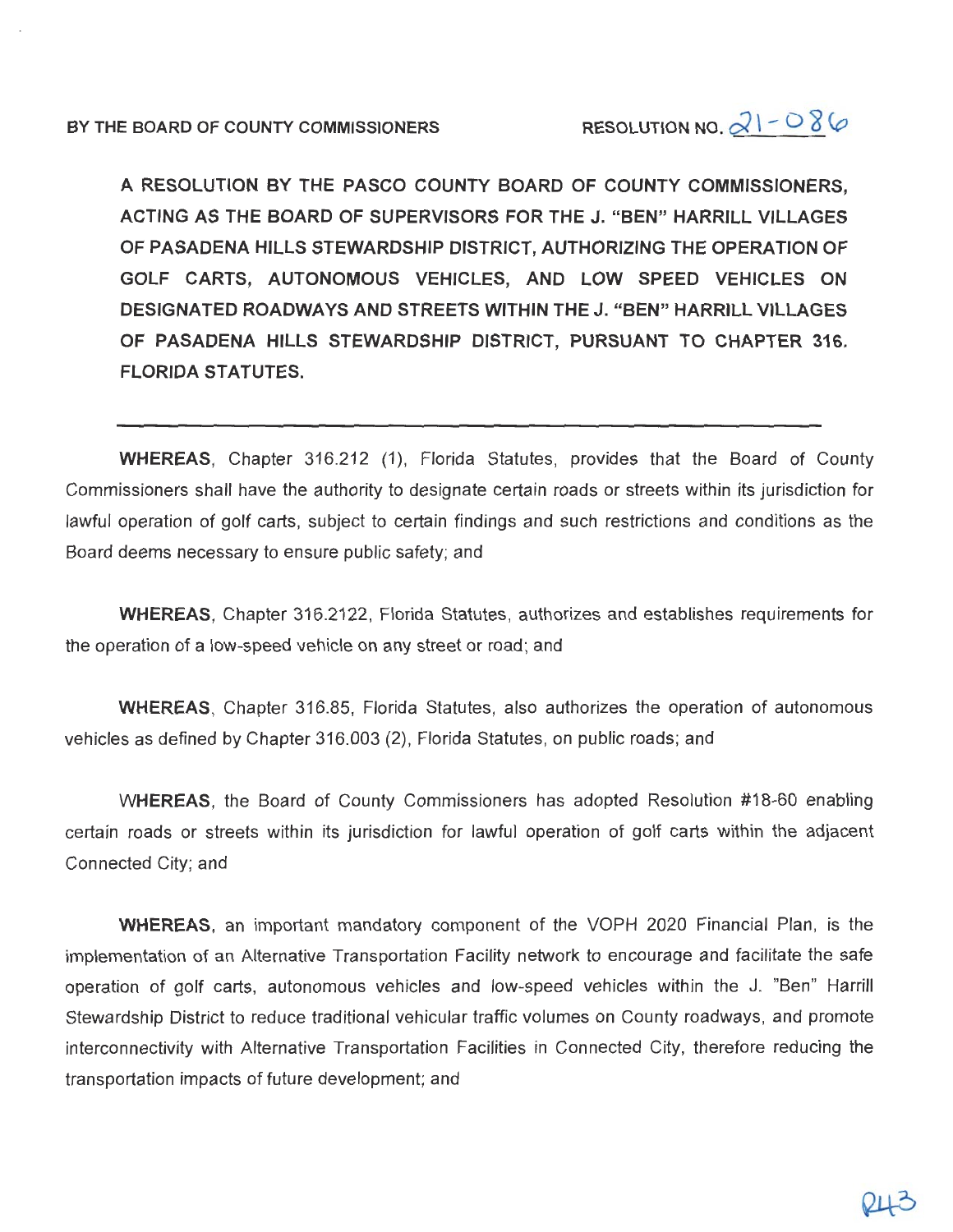**WHEREAS**, the VOPH 2020 Financial Plan, Comprehensive Plan Amendment (CPAL-20-005) and Stewardship Ordinance approved by the Board of County Commissioners on May 5, 2020, mitigated the removal of the mandatory Traditional Neighborhood Development (TND) requirements by requiring Alternative Transportation Facilities within the rights of way that would be constructed by developers, to allow VOPH and Connected City residents additional transportation means to the Super Park, neighborhood parks, VOPH schools and Village town centers, thus reducing traffic volumes on local roads; and

**WHEREAS,** the Board of County Commissioners desires to encourage and facilitate such lowspeed vehicle operations in order to reduce traffic on VOPH roads, and finds that it is necessary to impose certain design, construction and operation requirements that promote public safety in the use of golf carts, autonomous vehicles and low-speed vehicles and their integration with traditional vehicle use; and

**WHEREAS**, the Traffic Operations Department of Pasco County has determined that certain designated roads in the Villages of Pasadena Hills, and those roads in Excluded Projects situated in Villages of Pasadena Hills who implement the same requirements including restricted speeds, implementation of specific low speed vehicle and signage requirements, and other safety features as required herein and in the VOPH Master Roadway Plan, will be allowed to share their lanes or Alternative Transportation Facilities with golf carts, autonomous vehicles and low-speed vehicles, and

**WHEREAS**, the Board of County Commissioners has determined that, provided such Alternative Transportation Facilities planned for in the Villages of Pasadena Hills are implemented consistently with those found and planned in Connected City, golf carts, autonomous vehicles and low-speed vehicles may travel safely on, or adjacent to, certain designated County roadways and streets within the J."Ben" Harrill Villages of Pasadena Stewardship District as well,

**NOW, THEREFORE, BE IT RESOLVED** by the Board of County Commissioners of Pasco County, Florida, in regular session, duly assembled, as follows: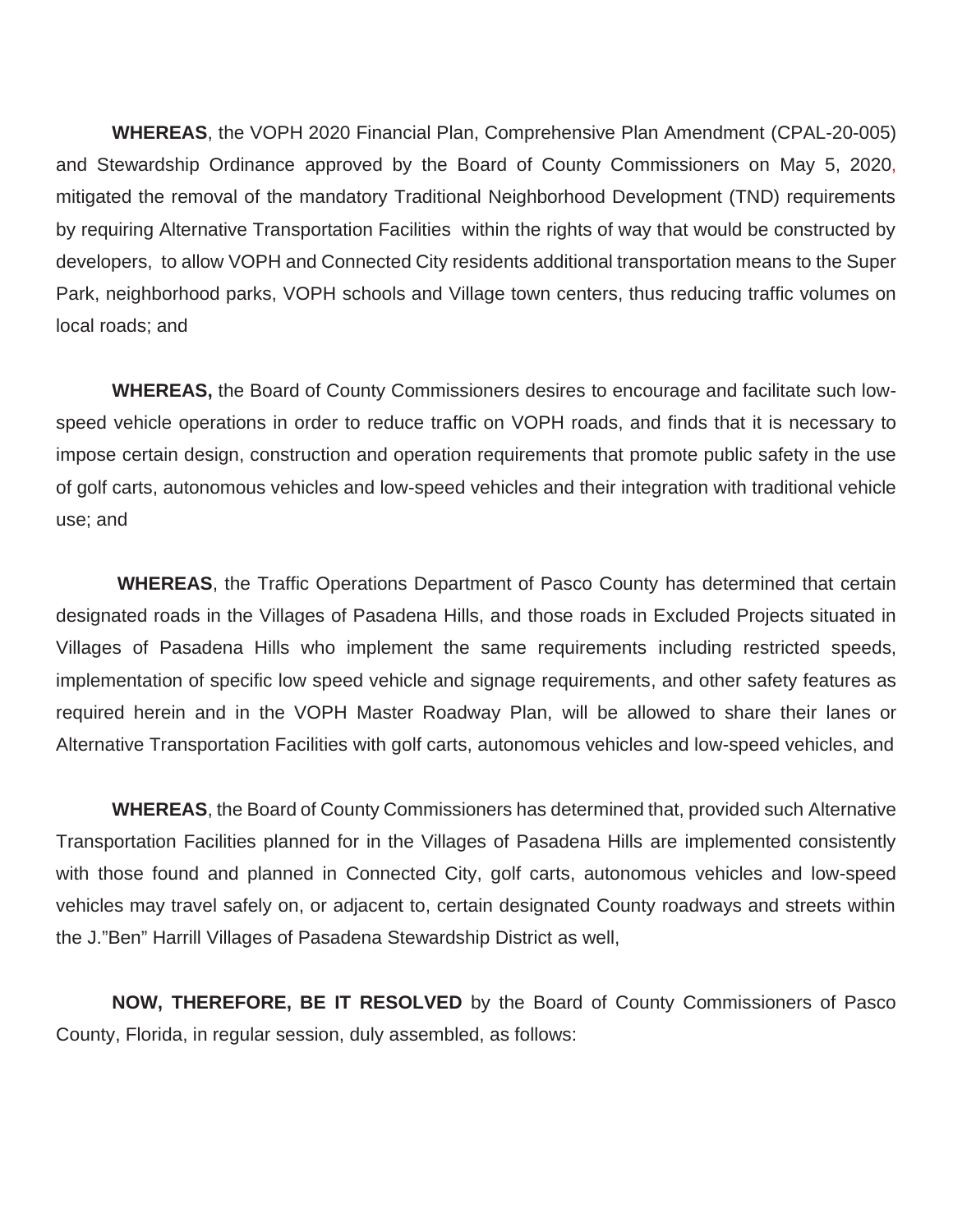- 1. The above recitals are adopted as specific findings by the Board and are incorporated by reference and made a part of this Resolution.
- 2. For all purposes in this Resolution, the terms "street" and "roadway" are used interchangeably, and shall have the meanings ascribed to them in Chapter 316, Florida Statutes, as applicable to golf carts, autonomous vehicles, and low-speed vehicles, respectively, as the context requires and so as to insure legal consistency with the applicable provisions of Chapter 316, Florida Statutes, for each such vehicle use. As used herein, the term "golf cart" shall be as defined in Chapter 316.003 (26), Florida Statutes, the term "autonomous vehicle" shall be as defined in Chapter 316.003 (2), Florida Statutes, and the term "low-speed vehicle" shall be as defined in Chapter 320.01, Florida Statutes, as such provisions may be amended from time to time.
- 3. For the sole purpose of such designation to ensure compliance with the applicable provisions of Chapter 316, Florida Statutes, for each respective vehicle use, that limited portion of any Alternative Transportation Facility which is separately identified, labeled and marked as a vehicular travel lane, shall be deemed a "street," "road," or "roadway" as applicable, for the purpose of authorized use for golf carts, autonomous vehicles, or low-speed vehicles pursuant to Chapter 316, Florida Statutes, and shall be a "Permitted Road" for such use under this Resolution. Nothing herein shall be construed, however, to transfer authorization for regulatory enforcement of traffic laws under Chapter 316, Florida Statutes, to the County or Sheriff's Office, over any private street or Alternative Transportation Facility within the Villages of Pasadena Hills which is not a state public highway or a county public road. Similarly, the design and construction of all such Alternative Transportation Facilities shall be governed by the VOPH Comprehensive Plan and Pasco County Land Development Code, and not by any criteria applicable to other roadways or streets, notwithstanding the authorized use of such Alternative Transportation Facilities for alternative vehicular use. All such Alternative Transportation Facilities which contain vehicular travel lanes for golf carts, autonomous vehicles and/or low-speed vehicles, shall be owned and maintained by a Community Development District, or if such community does not have a Community Development District, then by the J. "Ben" Harrill Villages of Pasadena Hills Stewardship District. The applicable Community Development District or the J. "Ben" Harrill Villages of Pasadena Hills Stewardship District also shall govern the rules and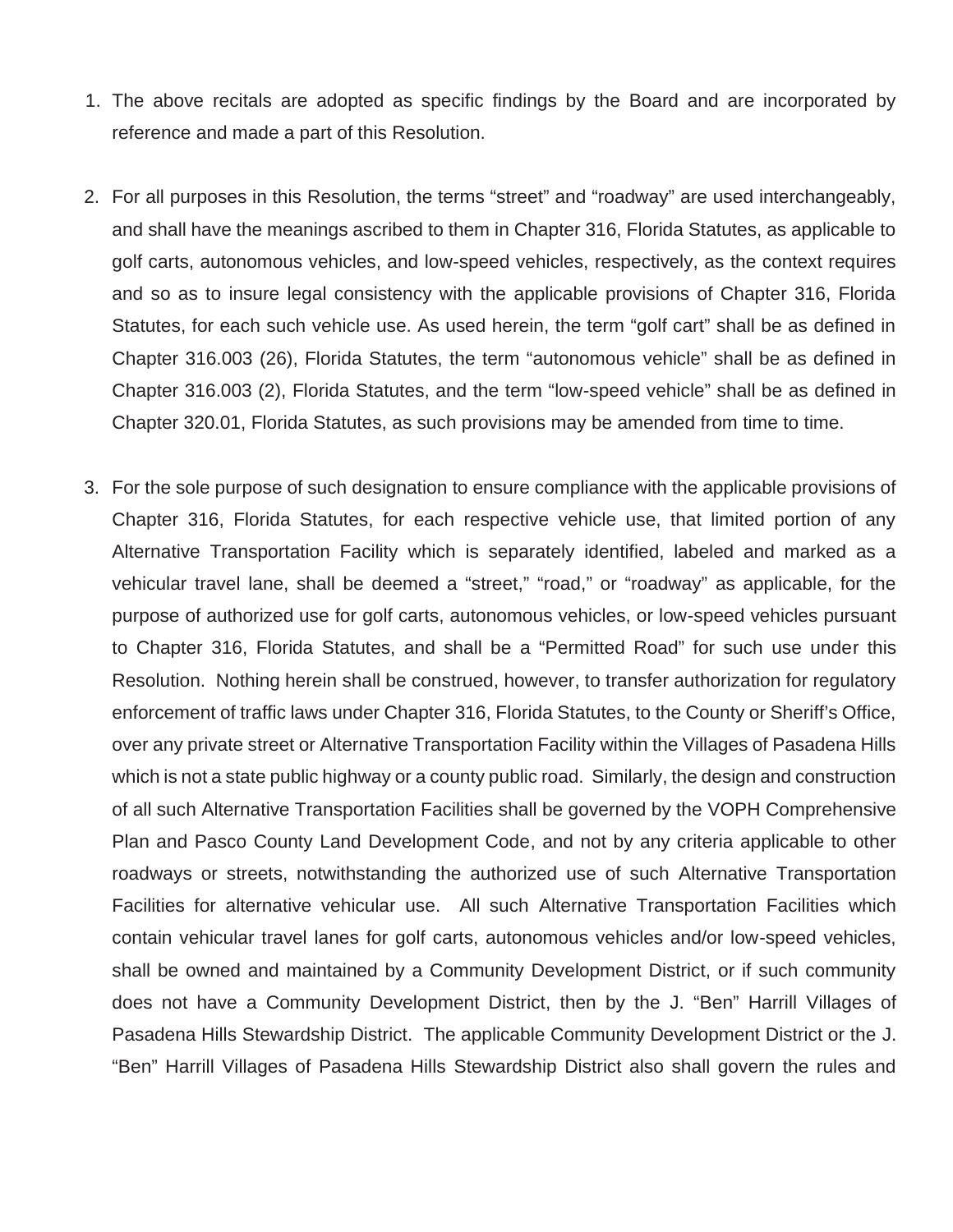regulations applicable to such vehicle use on any Alternative Transportation Facility Paths, Multipurpose Trails, alleys or streets which are not County public roadways.

- 4. The design, construction and use of any street or roadway authorized as a "Permitted Road" hereunder for golf carts or low-speed vehicles shall be in accordance with the Pasco County Land Development Code and VOPH Master Roadway Plan, as each may be amended from time to time by the Board, and shall include the installation of traffic control, signage, and other safety features as required therein for such alternative vehicle use. Pursuant to Chapter 316.212 (1), Florida Statutes, the Community Development District shall post appropriate signs indicating that golf cart use is allowed on all such Permitted Roads.
- 5. With respect to golf cart use on a Permitted Road which is a public roadway, all golf carts must be equipped with efficient brakes, reliable steering apparatus, safe tires, a rearview mirror, and red reflectorized warning devices in both the front and rear, pursuant to Chapter 316.212 (6), Florida Statutes, and shall only be operated on any public roads or public streets by a person age 14 years or older, pursuant to Chapter 316.212 (7). The Board has determined that, due to the specific safety design of the golf carts may be operated on the Permitted Roads between sunset and sunrise provided that such golf carts are equipped with headlights, brake lights, turn signals, and a windshield, pursuant to Chapter 316.212 (5), Florida Statutes.
- 6. The posted speed limit on any Permitted Roads shall not exceed 30 miles per hour, in compliance with Chapter 316.2122, Florida Statutes, for the operation of low-speed vehicles; however, crossing a road or street at an intersection where the road or street has a posted speed limit in excess of 30 miles per hour is authorized pursuant to Chapter 316.2122 (1), Florida Statutes. With respect to the operation of low-speed vehicles on any County public roadway, all such low-speed vehicles shall be equipped as required by Chapter 316.2122 (2), Florida Statutes, must be registered, insured and titled as required by Chapter 316.2122 (3), Florida Statutes, and any such operator must have a valid driver license in his or her possession, as required by Chapter 316.2122 (4), Florida Statutes.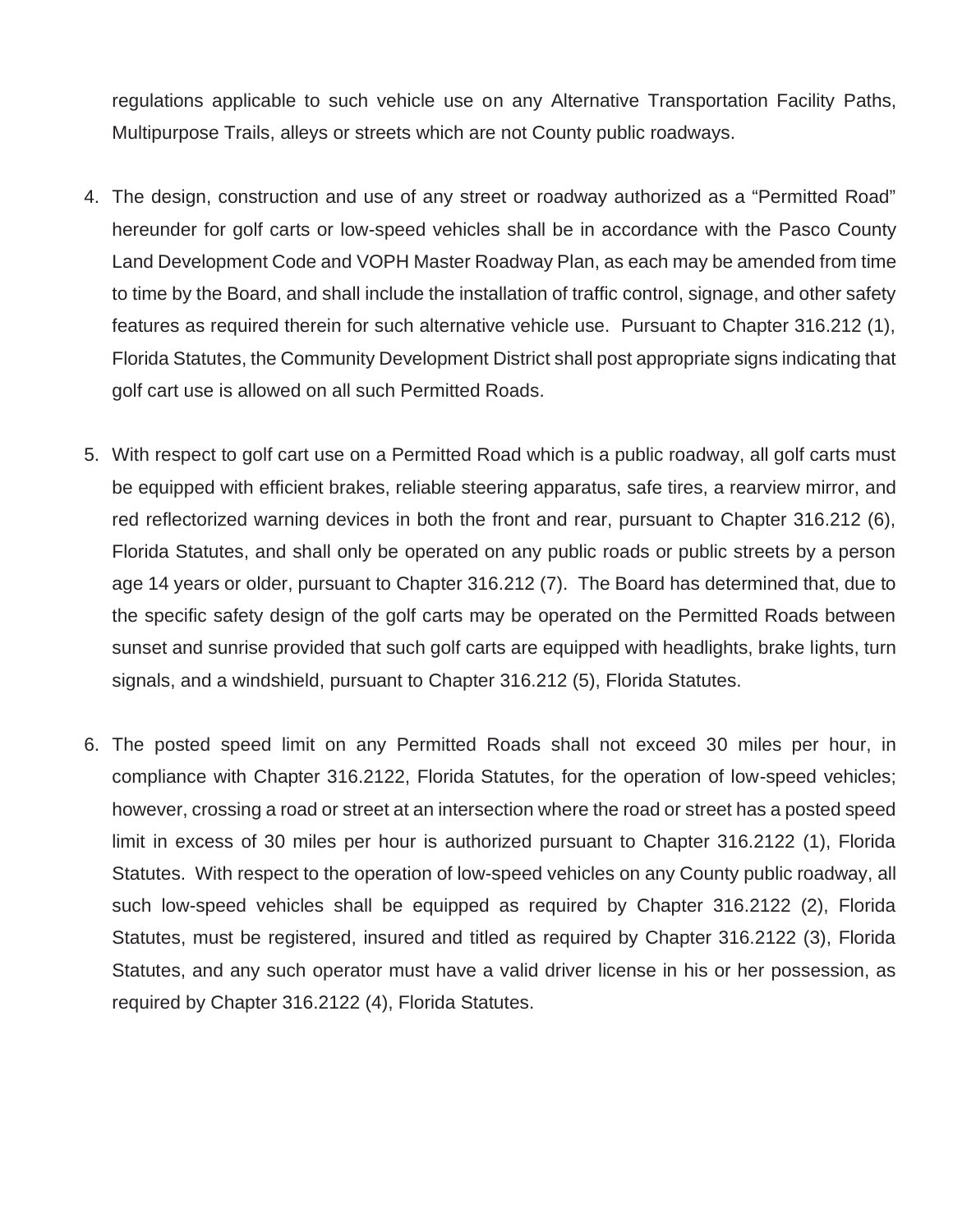- 7. The operation of autonomous vehicles on roadways already is authorized by Chapter 316.85, Florida Statutes, without specific requirements or restrictions such as those applicable to golf carts or low-speed vehicles. In the event Florida law subsequently is amended to prescribe specific requirements for the operation of autonomous vehicles on public roadways, such requirements shall be deemed applicable under this Resolution.
- 8. All existing subdivision and local roads identified in Appendix A within the J. "Ben" Harrill Villages of Pasadena Hills Stewardship District boundary, including alleys, shall be Permitted Roads and have met the required criteria and additional requirements of the Pasco County Traffic Operations Department. Attached hereto and incorporated herein by reference is the J. "Ben" Harrill Villages of Pasadena Hills Stewardship District boundary map and Exhibit F: 2065 Alternative Transportation Plan of the VOPH Financial Plan.
- 9. All future roads listed within Appendix B of the J. Ben "Harrill" Villages of Pasadena Hills Stewardship District Boundary, including alleys, shall be Permitted Roads if meeting the required criteria of the Pasco County Traffic Operations Department.
- 10. Permitted Roads, in addition to those defined above, shall include all roadways with Alternative Transportation Facilities provided that such roadway does not exceed three lanes (one lane for each direction of traffic flow and a continuous center turn lane) not counting the Multipurpose Lanes. Once a roadway exceeds the maximum number of lanes and/or a Multipurpose Path is constructed adjacent to the roadway, the golf carts and other low-speed vehicles shall use the Multipurpose Path.
- 11. Any roadway within the J. "Ben" Harrill Villages of Pasadena Hills Stewardship District boundary which is not a Permitted Road, as defined above, shall be a "Prohibited Road;" however, to facilitate interconnectivity within the VOPH area, golf carts and low-speed vehicles may cross at grade the Prohibited Roads at the following intersections (Source*: VOPH Financial Plan: Table 6 and Exhibit B: 2065 Master Roadway Plan)*

**High Intensity At-Grade Crossings:** Curley Road at Tyndall Road